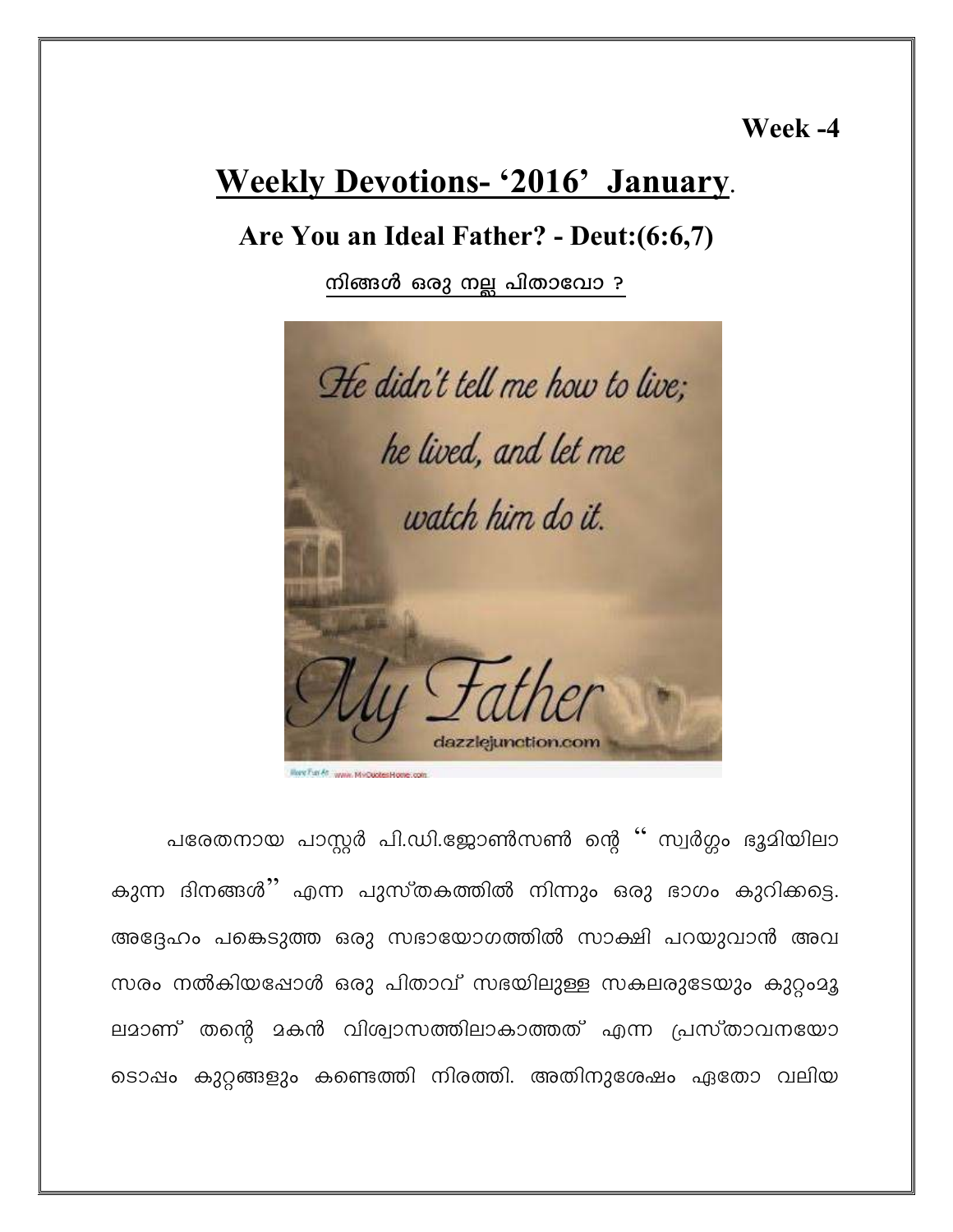ചെയ്ത സംതൃപ്തിയിൽ ഇരുന്ന പിതാവിനോട് പാസ്റ്റർ കാര്യം ജോൺസൺ ചോദിച്ചു '' സഹോദരാ അവന് മാതൃകയാക്കുവാൻ നിങ്ങൾപോലും ഇല്ലായിരുന്നുവോ ?'' തന്റെ മകന് താനും മാതൃകയ ല്ലെന്ന് ആ പിതാവിന് അഷോഴാണ് ബോദ്ധ്യമായത്.

ആവ: (6:6,7)വാക്യങ്ങൾ വായിക്കുന്ന ഒരു പിതാവിന് തങ്ങളുടെ ഉത്തരവാദിത്തം വ്യക്തമാകുന്നു. തങ്ങളെ നടത്തിയ വിധങ്ങളെപ്പറ്റിയും , സുരക്ഷിതത്വത്തെഷറ്റിയും ഒരു പിതാവ് അറിഞ്ഞിരിക്കണം. பஙி் ഏക സത്യദൈവത്തെ, പൂർണ്ണഹൃദയത്തോടും ,പൂർണ്ണമന കൂടാതെ സ്സോടും , പൂർണ്ണ ശക്തിയോടും കൂടെ സ്നേഹിക്കേണം എന്നകല്പന <u>ാ</u>റന്നു പോകാതെ ഹൃദയത്തിൽ സൂക്ഷിക്കുന്ന പിതാവായിത്തീരേണം എന്നുള്ള വലിയ ചുദതലയാണ് ദൈവം പിതാക്കൻദാരെ ഏല്പിച്ചിരിക്കു ന്നത്. ഈ കാര്യങ്ങൾ മക്കൾക്ക് വീട്ടിൽ ഇരിക്കുമ്പോഴും, വഴി നടക്കു മ്പോഴും ഉപദേശിച്ച് കൊടുക്കുവാനും മറക്കരുത് എന്നും മുന്നറിയിഷ് നൽകിയിരുന്നു.

ദൈവവചനത്തിൽ ഒരാളുടെ ഉയർച്ചയും, താഴ്ചയും, പാപവും, ചതിവും, കാപട്യവും, ഭ്ലേച്ഛമായ ജീവിതം നയിച്ചവരെഷറ്റിയും, പത്രോ സിന്റെ തള്ളിഷറച്ചിലും എല്ലാം പരിശുദ്ധാത്മാവ് രേഖഷെടുത്തിയിരിക്കു ന്നത് യാഥാർത്ഥ്യങ്ങൾ നാം മനസ്സിലാക്കുവാനാണ്. ഇതു മനസ്സിലാക്കി മാതാപിതാക്കൾ വചന സത്യങ്ങൾ മക്കൾക്ക് പറഞ്ഞു കൊടുക്കണം.

അപകട സൂചനകൾ തരുന്ന ബോർഡുകൾ ചില പ്രത്യേകസ്ഥലങ്ങ നിങ്ങൾ ശ്രദ്ധിച്ചിട്ടില്ലേ. ഇത് നാം അപകടത്തിൽ ചാടുവാനല്ല, ളിൽ